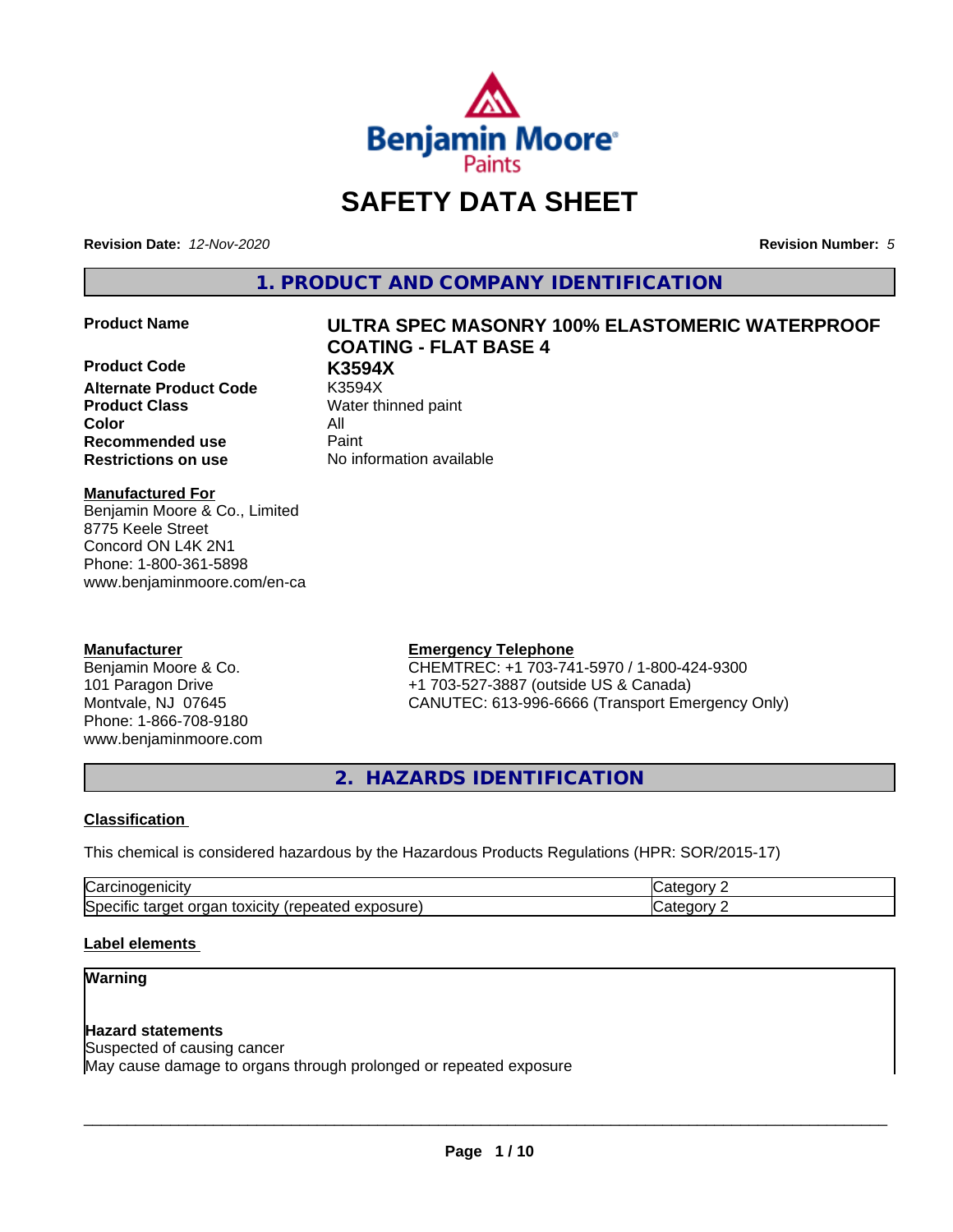# K3594X - ULTRA SPEC MASONRY 100%<br>ELASTOMERIC WATERPROOF COATING - FLAT<br>BASE 4 **ELASTOMERIC WATERPROOF COATING - FLAT BASE 4**



**Appearance** liquid **CODO** *Appearance liquid* **Odor**  *CODO CODO* **<b>***CODO CODO CODO CODO CODO CODO CODO CODO CODO CODO CODO CODO CODO CODO CODO CODO CODO* 

#### **Precautionary Statements - Prevention**

Obtain special instructions before use Do not handle until all safety precautions have been read and understood Use personal protective equipment as required Do not breathe dust/fume/gas/mist/vapors/spray

#### **Precautionary Statements - Response**

IF exposed or concerned: Get medical advice/attention

### **Precautionary Statements - Storage**

Store locked up

#### **Precautionary Statements - Disposal**

Dispose of contents/container to an approved waste disposal plant

#### **Other information**

No information available

 **WARNING:** This product contains isothiazolinone compounds at levels of <0.1%. These substances are biocides commonly found in most paints and a variety of personal care products as a preservative. Certain individuals may be sensitive or allergic to these substances, even at low levels.

#### **3. COMPOSITION INFORMATION ON COMPONENTS**

| <b>Chemical name</b> | CAS No.        | Weight-%      | Hazardous Material<br>registry number<br>(HMIRA registry $#$ ) | Date HMIRA filed and<br>Information Review Act date exemption granted<br>(if applicable) |
|----------------------|----------------|---------------|----------------------------------------------------------------|------------------------------------------------------------------------------------------|
| Nepheline syenite    | 37244-96-5     | $10 - 30%$    |                                                                |                                                                                          |
| Ethylene glycol      | $107 - 21 - 1$ | - 5%          |                                                                |                                                                                          |
| Silica, mica         | 12001-26-2     | - 5%          |                                                                |                                                                                          |
| Zinc oxide           | 1314-13-2      | $0.5 - 1\%$   |                                                                |                                                                                          |
| Diphenyl ketone      | 119-61-9       | $0.1 - 0.25%$ |                                                                |                                                                                          |

\*The exact percentage (concentration) of composition has been withheld as a trade secret

### **4. FIRST AID MEASURES**

**General Advice** For further assistance, contact your local Poison Control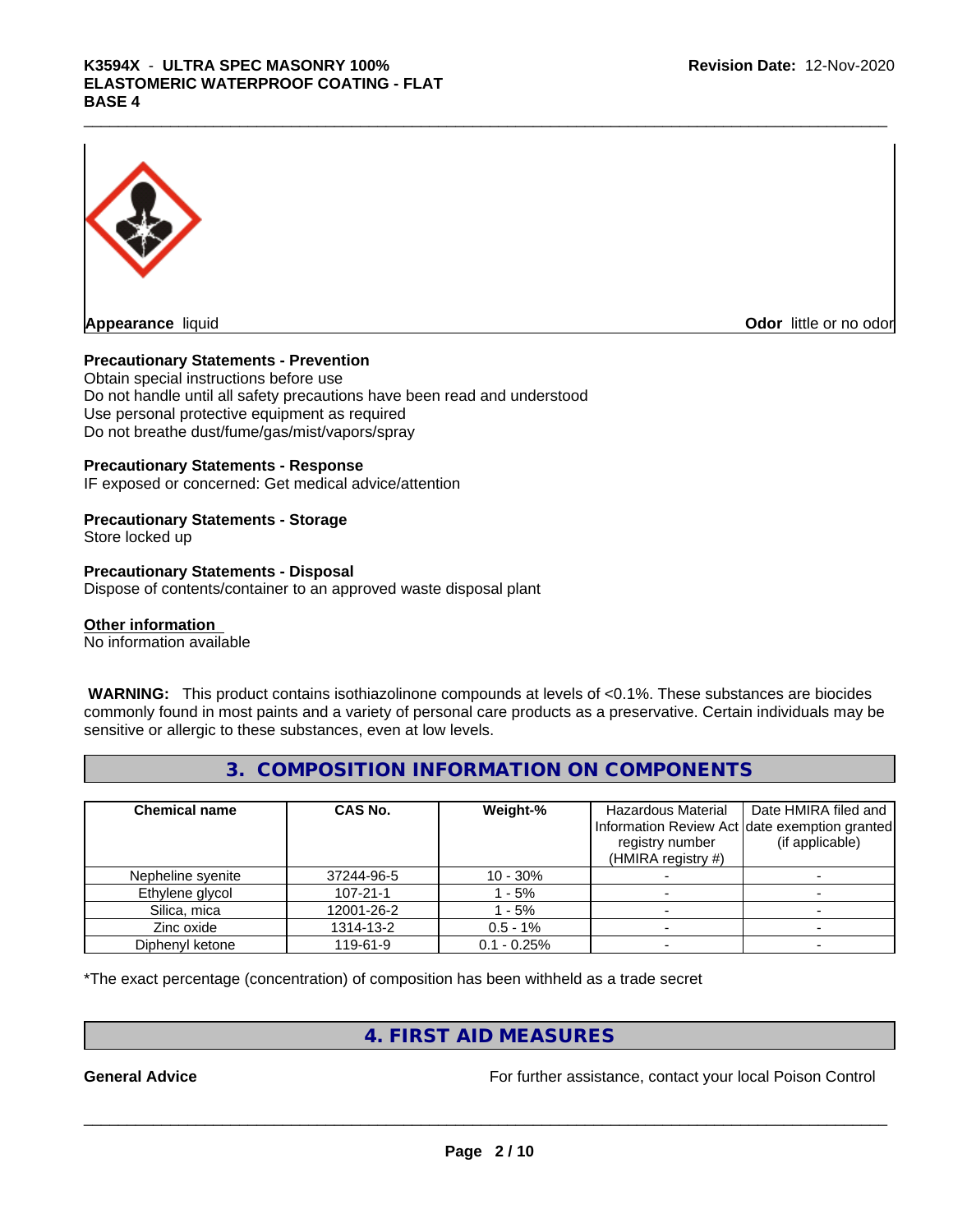|                                                                                  | Center.                                                                                                                                                                                                                         |
|----------------------------------------------------------------------------------|---------------------------------------------------------------------------------------------------------------------------------------------------------------------------------------------------------------------------------|
| <b>Eye Contact</b>                                                               | Rinse thoroughly with plenty of water for at least 15<br>minutes and consult a physician.                                                                                                                                       |
| <b>Skin Contact</b>                                                              | Wash off immediately with soap and plenty of water while<br>removing all contaminated clothes and shoes.                                                                                                                        |
| <b>Inhalation</b>                                                                | Move to fresh air. If symptoms persist, call a physician.                                                                                                                                                                       |
| Ingestion                                                                        | Clean mouth with water and afterwards drink plenty of<br>water. Call a POISON CENTER or doctor/physician if<br>exposed or you feel unwell. If large quantities of this<br>material are swallowed, call a physician immediately. |
| <b>Most Important Symptoms/Effects</b>                                           | None known.                                                                                                                                                                                                                     |
| <b>Notes To Physician</b>                                                        | Treat symptomatically.                                                                                                                                                                                                          |
|                                                                                  | 5. FIRE-FIGHTING MEASURES                                                                                                                                                                                                       |
| <b>Suitable Extinguishing Media</b>                                              | Use extinguishing measures that are appropriate to local<br>circumstances and the surrounding environment.                                                                                                                      |
| Protective equipment and precautions for firefighters                            | As in any fire, wear self-contained breathing apparatus<br>pressure-demand, MSHA/NIOSH (approved or equivalent)<br>and full protective gear.                                                                                    |
| <b>Specific Hazards Arising From The Chemical</b>                                | Closed containers may rupture if exposed to fire or<br>extreme heat.                                                                                                                                                            |
| Sensitivity to mechanical impact                                                 | No                                                                                                                                                                                                                              |
| Sensitivity to static discharge                                                  | No                                                                                                                                                                                                                              |
| <b>Flash Point Data</b><br>Flash point (°F)<br>Flash Point (°C)<br><b>Method</b> | Not applicable<br>Not applicable<br>Not applicable                                                                                                                                                                              |
| <b>Flammability Limits In Air</b>                                                |                                                                                                                                                                                                                                 |
| Lower flammability limit:<br><b>Upper flammability limit:</b>                    | Not applicable<br>Not applicable                                                                                                                                                                                                |
|                                                                                  |                                                                                                                                                                                                                                 |

**NFPA Health:** 1 **Flammability:** 0 **Instability:** 0

 $\overline{\phantom{a}}$  ,  $\overline{\phantom{a}}$  ,  $\overline{\phantom{a}}$  ,  $\overline{\phantom{a}}$  ,  $\overline{\phantom{a}}$  ,  $\overline{\phantom{a}}$  ,  $\overline{\phantom{a}}$  ,  $\overline{\phantom{a}}$  ,  $\overline{\phantom{a}}$  ,  $\overline{\phantom{a}}$  ,  $\overline{\phantom{a}}$  ,  $\overline{\phantom{a}}$  ,  $\overline{\phantom{a}}$  ,  $\overline{\phantom{a}}$  ,  $\overline{\phantom{a}}$  ,  $\overline{\phantom{a}}$ 

**Special:** Not Applicable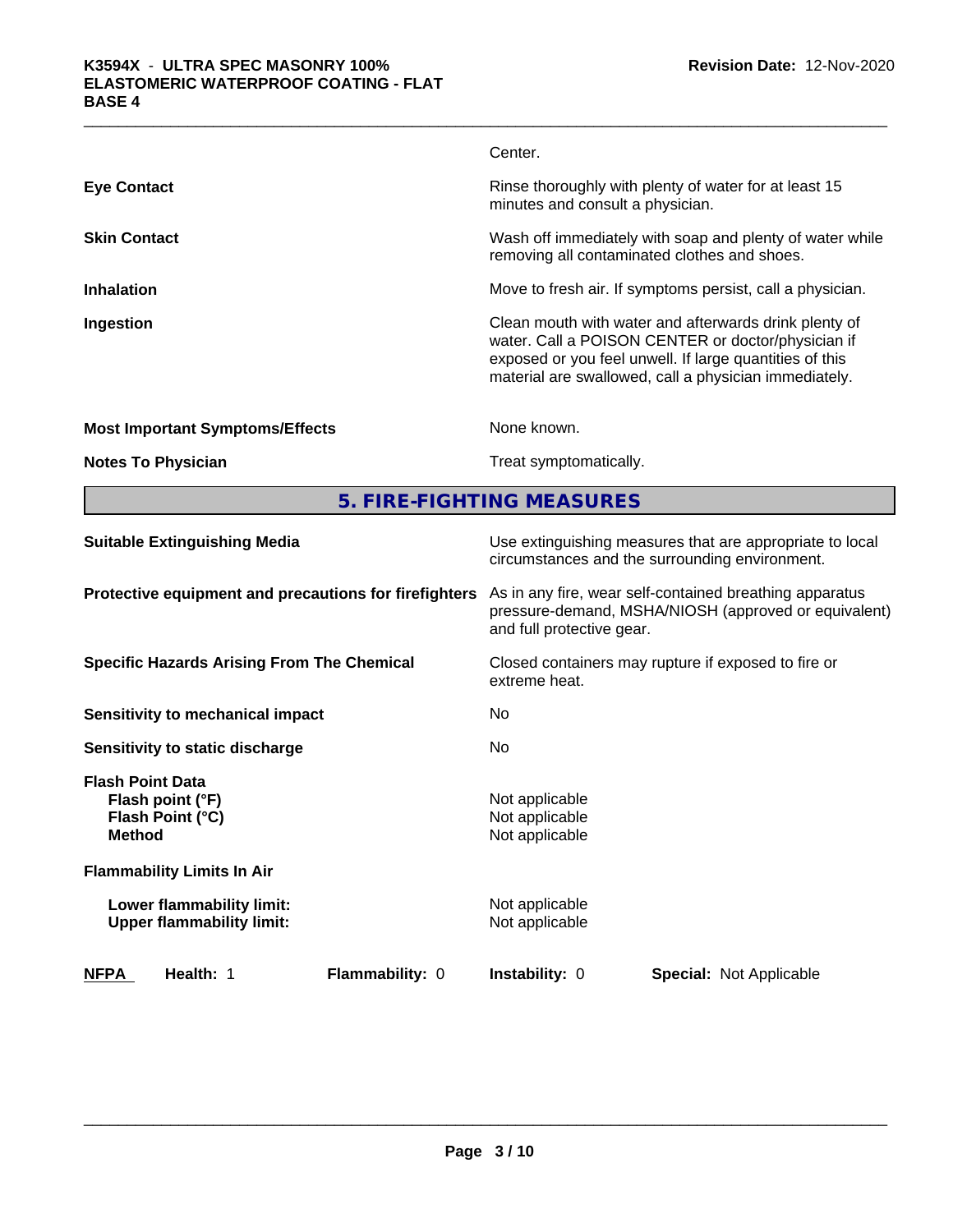#### **NFPA Legend**

- 0 Not Hazardous
- 1 Slightly
- 2 Moderate
- 3 High
- 4 Severe

*The ratings assigned are only suggested ratings, the contractor/employer has ultimate responsibilities for NFPA ratings where this system is used.*

*Additional information regarding the NFPA rating system is available from the National Fire Protection Agency (NFPA) at www.nfpa.org.*

### **6. ACCIDENTAL RELEASE MEASURES**

#### **Personal Precautions Avoid contact with skin, eyes and clothing. Ensure** Avoid contact with skin, eyes and clothing. Ensure

**Other Information Discription Prevent further leakage or spillage if safe to do so.** 

**Environmental precautions** See Section 12 for additional Ecological Information.

**Methods for Cleaning Up Example 20 Soak** up with inert absorbent material. Sweep up and shovel into suitable containers for disposal.

### **7. HANDLING AND STORAGE**

**Handling Handling Avoid contact with skin, eyes and clothing. Avoid breathing Handling Avoid breathing Avoid breathing** vapors, spray mists or sanding dust. In case of insufficient ventilation, wear suitable respiratory equipment.

**Storage Keep container tightly closed. Keep out of the reach of Keep** container tightly closed. Keep out of the reach of

#### **Incompatible Materials** Noinformation available

adequate ventilation.

**8. EXPOSURE CONTROLS/PERSONAL PROTECTION**

children.

#### **Exposure Limits**

| <b>Chemical name</b> | <b>ACGIH TLV</b>                                                                                                                              | <b>Alberta</b>                                            | <b>British Columbia</b>                                                                                | <b>Ontario</b>                                | Quebec                                                                   |
|----------------------|-----------------------------------------------------------------------------------------------------------------------------------------------|-----------------------------------------------------------|--------------------------------------------------------------------------------------------------------|-----------------------------------------------|--------------------------------------------------------------------------|
| Nepheline syenite    | N/E                                                                                                                                           | N/E                                                       | N/E                                                                                                    | 10 mg/m $3$ - TWA                             | N/E                                                                      |
| Ethylene glycol      | STEL: 50 ppm vapor<br>fraction<br>STEL: $10 \text{ mg/m}^3$<br>inhalable particulate<br>matter, aerosol only<br>TWA: 25 ppm vapor<br>fraction | 100 mg/m <sup>3</sup> - Ceiling                           | 10 mg/m $3$ - TWA<br>$20 \text{ mg/m}^3$ - STEL<br>100 mg/m <sup>3</sup> - Ceiling<br>50 ppm - Ceiling | 100 mg/m $3$ - Ceiling                        | 50 ppm - Ceiling<br>127 mg/m $3$ - Ceiling                               |
| Silica, mica         | TWA: $3 \text{ mg/m}^3$<br>respirable particulate<br>matter                                                                                   | $3$ mg/m <sup>3</sup> - TWA                               | $3$ mg/m <sup>3</sup> - TWA                                                                            | $3$ mg/m <sup>3</sup> - TWA                   | 3 mg/m <sup>3</sup> - TWAEV                                              |
| Zinc oxide           | STEL: $10 \text{ mg/m}^3$<br>respirable particulate<br>matter<br>TWA: $2 \text{ mq/m}^3$                                                      | $2$ mg/m <sup>3</sup> - TWA<br>$10 \text{ mg/m}^3$ - STEL | $2$ mg/m <sup>3</sup> - TWA<br>$10 \text{ mg/m}^3$ - STEL                                              | $2 \text{mq/m}^3$ - TWA<br>10 mg/m $3 -$ STEL | 10 mg/m $3$ - TWAEV<br>5 mg/m <sup>3</sup> - TWAEV<br>10 $mq/m^3$ - STEV |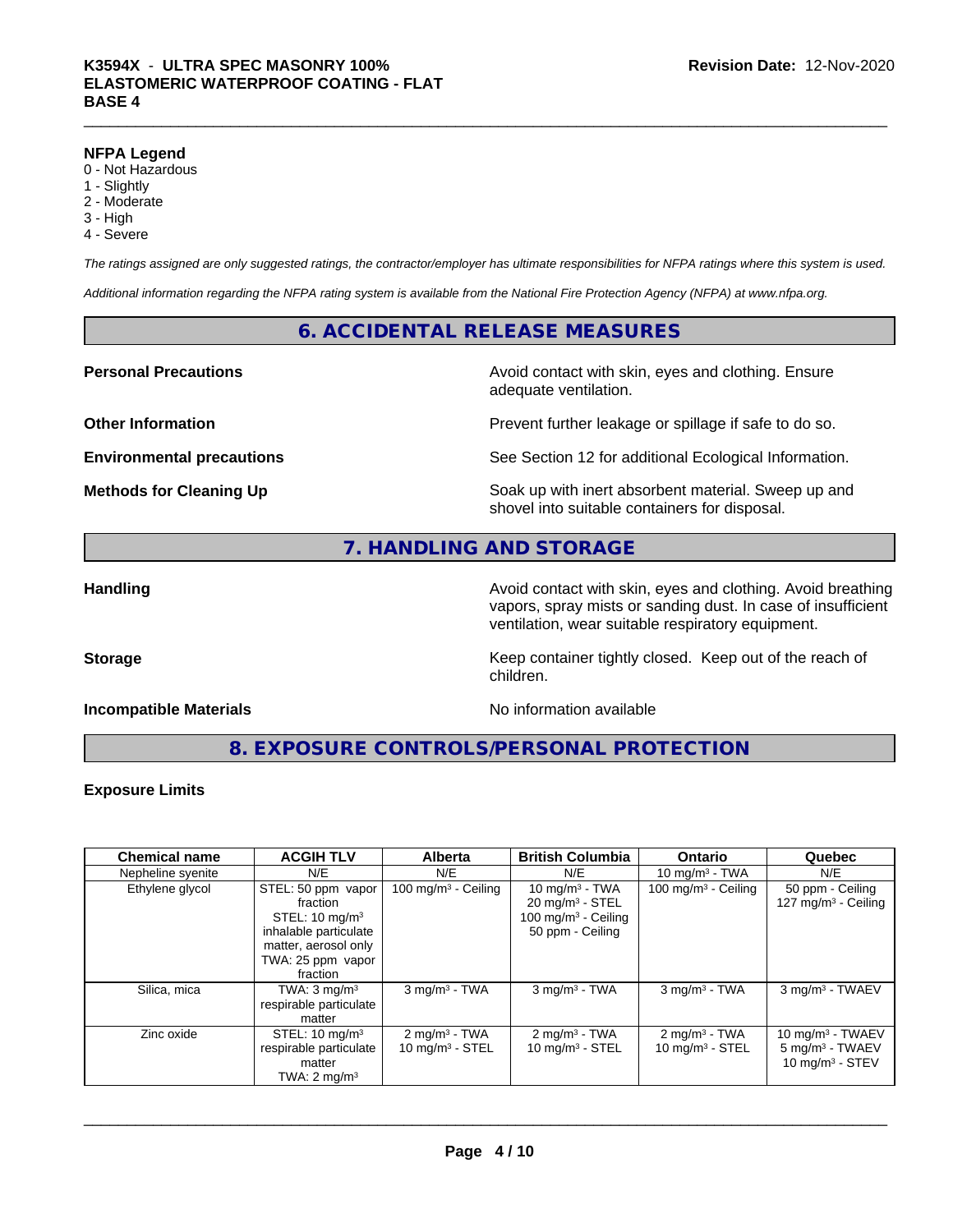# K3594X - ULTRA SPEC MASONRY 100%<br>ELASTOMERIC WATERPROOF COATING - FLAT<br>BASE 4 **ELASTOMERIC WATERPROOF COATING - FLAT BASE 4**

|                                                                                                | respirable particulate<br>matter |  |                                                            |  |  |  |  |
|------------------------------------------------------------------------------------------------|----------------------------------|--|------------------------------------------------------------|--|--|--|--|
| Legend                                                                                         |                                  |  |                                                            |  |  |  |  |
| ACGIH - American Conference of Governmental Industrial Hygienists                              |                                  |  |                                                            |  |  |  |  |
| Alberta - Alberta Occupational Exposure Limits                                                 |                                  |  |                                                            |  |  |  |  |
| British Columbia - British Columbia Occupational Exposure Limits                               |                                  |  |                                                            |  |  |  |  |
| Ontario - Ontario Occupational Exposure Limits<br>Quebec - Quebec Occupational Exposure Limits |                                  |  |                                                            |  |  |  |  |
| N/E - Not established                                                                          |                                  |  |                                                            |  |  |  |  |
|                                                                                                |                                  |  |                                                            |  |  |  |  |
| <b>Engineering Measures</b>                                                                    |                                  |  | Ensure adequate ventilation, especially in confined areas. |  |  |  |  |
|                                                                                                |                                  |  |                                                            |  |  |  |  |
| <b>Personal Protective Equipment</b>                                                           |                                  |  |                                                            |  |  |  |  |
| <b>Eye/Face Protection</b>                                                                     |                                  |  | Safety glasses with side-shields.                          |  |  |  |  |
| <b>Skin Protection</b>                                                                         |                                  |  | Protective gloves and impervious clothing.                 |  |  |  |  |
| <b>Respiratory Protection</b>                                                                  |                                  |  | In operations where exposure limits are exceeded, use a    |  |  |  |  |
|                                                                                                |                                  |  | NIOSH approved respirator that has been selected by a      |  |  |  |  |
|                                                                                                |                                  |  | technically qualified person for the specific work         |  |  |  |  |
|                                                                                                |                                  |  | conditions.                                                |  |  |  |  |
|                                                                                                |                                  |  |                                                            |  |  |  |  |
| <b>Hygiene Measures</b>                                                                        |                                  |  | Avoid contact with skin, eyes and clothing. Remove and     |  |  |  |  |
|                                                                                                |                                  |  | wash contaminated clothing before re-use. Wash             |  |  |  |  |
|                                                                                                |                                  |  | thoroughly after handling.                                 |  |  |  |  |
|                                                                                                |                                  |  |                                                            |  |  |  |  |
|                                                                                                |                                  |  |                                                            |  |  |  |  |

# **9. PHYSICAL AND CHEMICAL PROPERTIES**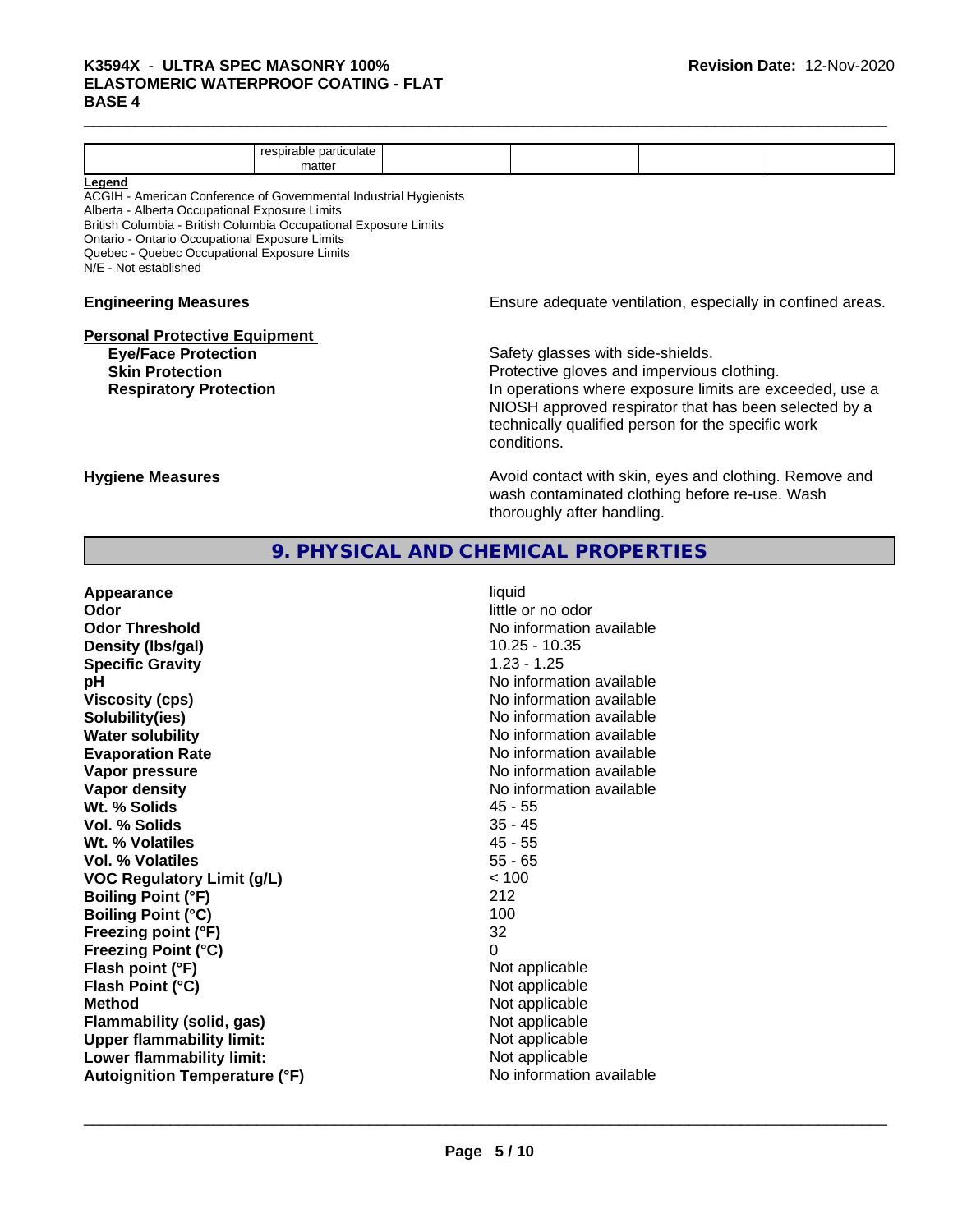**Autoignition Temperature (°C)**<br> **Decomposition Temperature (°F)** No information available **Decomposition Temperature (°F)**<br> **Decomposition Temperature (°C)**<br>
No information available **Decomposition Temperature (°C)**<br>Partition coefficient

**No information available** 

## **10. STABILITY AND REACTIVITY**

| <b>Reactivity</b> |  |
|-------------------|--|
|-------------------|--|

**Hazardous Decomposition Products** None under normal use.

**Not Applicable** 

**Chemical Stability Chemical Stability** Stable under normal conditions.

**Conditions to avoid Prevent from freezing.** 

**Incompatible Materials No materials** No materials to be especially mentioned.

**Possibility of hazardous reactions** None under normal conditions of use.

# **11. TOXICOLOGICAL INFORMATION**

**Product Information Information on likely routes of exposure**

**Principal Routes of Exposure Exposure** Eye contact, skin contact and inhalation.

**Acute Toxicity<br>Product Information** 

**No information available** 

**<u>Symptoms related to the physical, chemical and toxicological characteristics</u>** 

**Symptoms** No information available

 $\overline{\phantom{a}}$  ,  $\overline{\phantom{a}}$  ,  $\overline{\phantom{a}}$  ,  $\overline{\phantom{a}}$  ,  $\overline{\phantom{a}}$  ,  $\overline{\phantom{a}}$  ,  $\overline{\phantom{a}}$  ,  $\overline{\phantom{a}}$  ,  $\overline{\phantom{a}}$  ,  $\overline{\phantom{a}}$  ,  $\overline{\phantom{a}}$  ,  $\overline{\phantom{a}}$  ,  $\overline{\phantom{a}}$  ,  $\overline{\phantom{a}}$  ,  $\overline{\phantom{a}}$  ,  $\overline{\phantom{a}}$ 

#### **Delayed and immediate effects as well as chronic effects from short and long-term exposure**

| Eye contact                     | May cause slight irritation                                                                                     |  |  |  |
|---------------------------------|-----------------------------------------------------------------------------------------------------------------|--|--|--|
| <b>Skin contact</b>             | Substance may cause slight skin irritation. Prolonged or<br>repeated contact may dry skin and cause irritation. |  |  |  |
| <b>Inhalation</b>               | May cause irritation of respiratory tract.                                                                      |  |  |  |
| Ingestion                       | May be harmful if swallowed. Ingestion may cause<br>gastrointestinal irritation, nausea, vomiting and diarrhea. |  |  |  |
|                                 | May cause adverse kidney effects.                                                                               |  |  |  |
| <b>Sensitization</b>            | No information available.                                                                                       |  |  |  |
| <b>Neurological Effects</b>     | No information available.                                                                                       |  |  |  |
| <b>Mutagenic Effects</b>        | No information available.                                                                                       |  |  |  |
| <b>Reproductive Effects</b>     | No information available.                                                                                       |  |  |  |
| <b>Developmental Effects</b>    | No information available.                                                                                       |  |  |  |
| <b>Target organ effects</b>     | No information available.                                                                                       |  |  |  |
| <b>STOT - single exposure</b>   | No information available.                                                                                       |  |  |  |
| <b>STOT - repeated exposure</b> | No information available.                                                                                       |  |  |  |
| Other adverse effects           | No information available.                                                                                       |  |  |  |
|                                 |                                                                                                                 |  |  |  |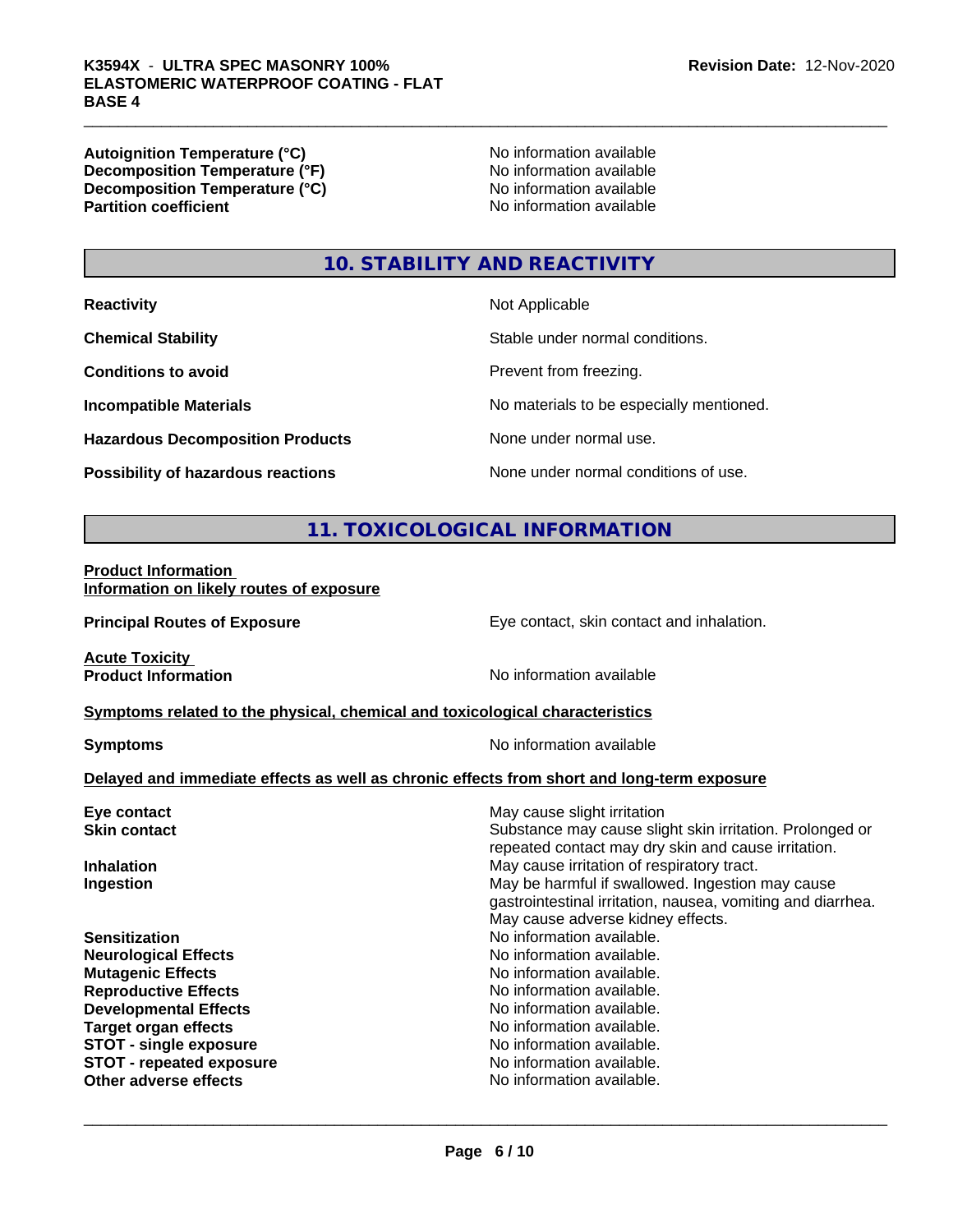**Aspiration Hazard Aspiration Hazard No information available.** 

#### **Numerical measures of toxicity**

#### **The following values are calculated based on chapter 3.1 of the GHS document**

#### **ATEmix (oral)** 24628 mg/kg

#### **Component Information**

| Chemical name   | Oral LD50            | Dermal LD50                        | Inhalation LC50 |
|-----------------|----------------------|------------------------------------|-----------------|
| Ethylene glycol | $= 4700$ mg/kg (Rat) | $= 10600$ mg/kg (Rat) = 9530 µL/kg |                 |
| $107 - 21 - 1$  |                      | Rabbit)                            |                 |
| Zinc oxide      | $>$ 5000 mg/kg (Rat) |                                    |                 |
| 1314-13-2       |                      |                                    |                 |
| Diphenyl ketone | $> 10$ g/kg (Rat)    | $=$ 3535 mg/kg (Rabbit)            |                 |
| 119-61-9        |                      |                                    |                 |

#### **Chronic Toxicity**

#### **Carcinogenicity**

*The information below indicateswhether each agency has listed any ingredient as a carcinogen:.*

| <b>Chemical name</b> | <b>IARC</b>                     | <b>NTP</b> |
|----------------------|---------------------------------|------------|
|                      | 2B<br>Possible Human Carcinogen |            |
| Diphenyl ketone      |                                 |            |

#### **Legend**

IARC - International Agency for Research on Cancer NTP - National Toxicity Program OSHA - Occupational Safety & Health Administration

**12. ECOLOGICAL INFORMATION**

#### **Ecotoxicity Effects**

The environmental impact of this product has not been fully investigated.

#### **Product Information**

#### **Acute Toxicity to Fish**

No information available

#### **Acute Toxicity to Aquatic Invertebrates**

No information available

#### **Acute Toxicity to Aquatic Plants**

No information available

#### **Persistence / Degradability**

No information available.

#### **Bioaccumulation**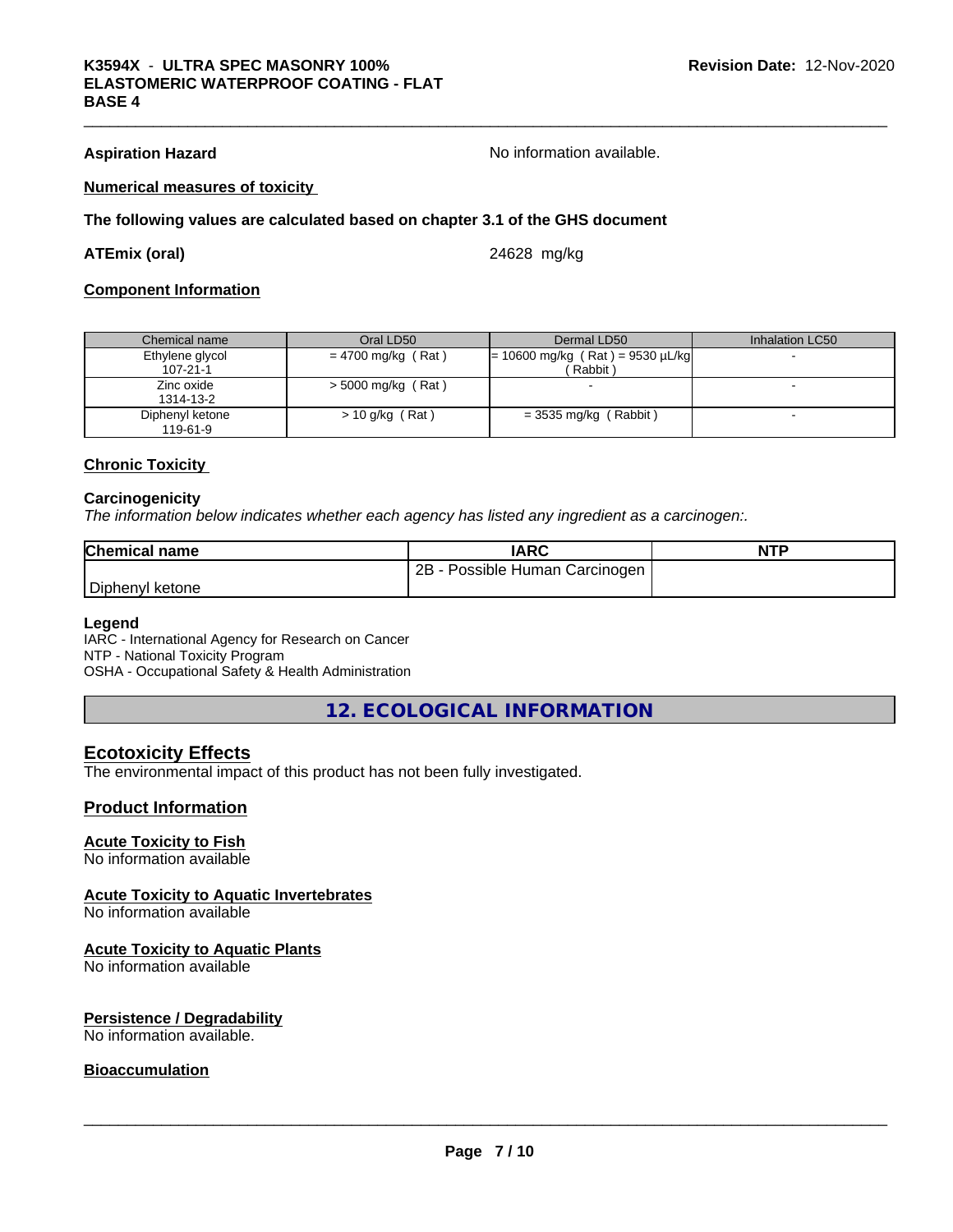# K3594X - ULTRA SPEC MASONRY 100%<br>ELASTOMERIC WATERPROOF COATING - FLAT<br>BASE 4 **ELASTOMERIC WATERPROOF COATING - FLAT BASE 4**

There is no data for this product.

#### **Mobility in Environmental Media** No information available.

#### **Ozone**

No information available

#### **Component Information**

#### **Acute Toxicity to Fish**

Ethylene glycol LC50: 8050 mg/L (Fathead Minnow - 96 hr.)

#### **Acute Toxicity to Aquatic Invertebrates**

No information available

#### **Acute Toxicity to Aquatic Plants**

No information available

**13. DISPOSAL CONSIDERATIONS**

**Waste Disposal Method** Dispose of in accordance with federal, state, provincial, and local regulations. Local requirements may vary, consult your sanitation department or state-designated environmental protection agency for more disposal options.

**14. TRANSPORT INFORMATION**

**TDG** Not regulated

**ICAO / IATA** Not regulated

**IMDG / IMO** Not regulated

 $\overline{\phantom{a}}$  ,  $\overline{\phantom{a}}$  ,  $\overline{\phantom{a}}$  ,  $\overline{\phantom{a}}$  ,  $\overline{\phantom{a}}$  ,  $\overline{\phantom{a}}$  ,  $\overline{\phantom{a}}$  ,  $\overline{\phantom{a}}$  ,  $\overline{\phantom{a}}$  ,  $\overline{\phantom{a}}$  ,  $\overline{\phantom{a}}$  ,  $\overline{\phantom{a}}$  ,  $\overline{\phantom{a}}$  ,  $\overline{\phantom{a}}$  ,  $\overline{\phantom{a}}$  ,  $\overline{\phantom{a}}$ 

### **15. REGULATORY INFORMATION**

### **International Inventories**

| <b>TSCA: United States</b> | Yes - All components are listed or exempt. |
|----------------------------|--------------------------------------------|
| <b>DSL: Canada</b>         | Yes - All components are listed or exempt. |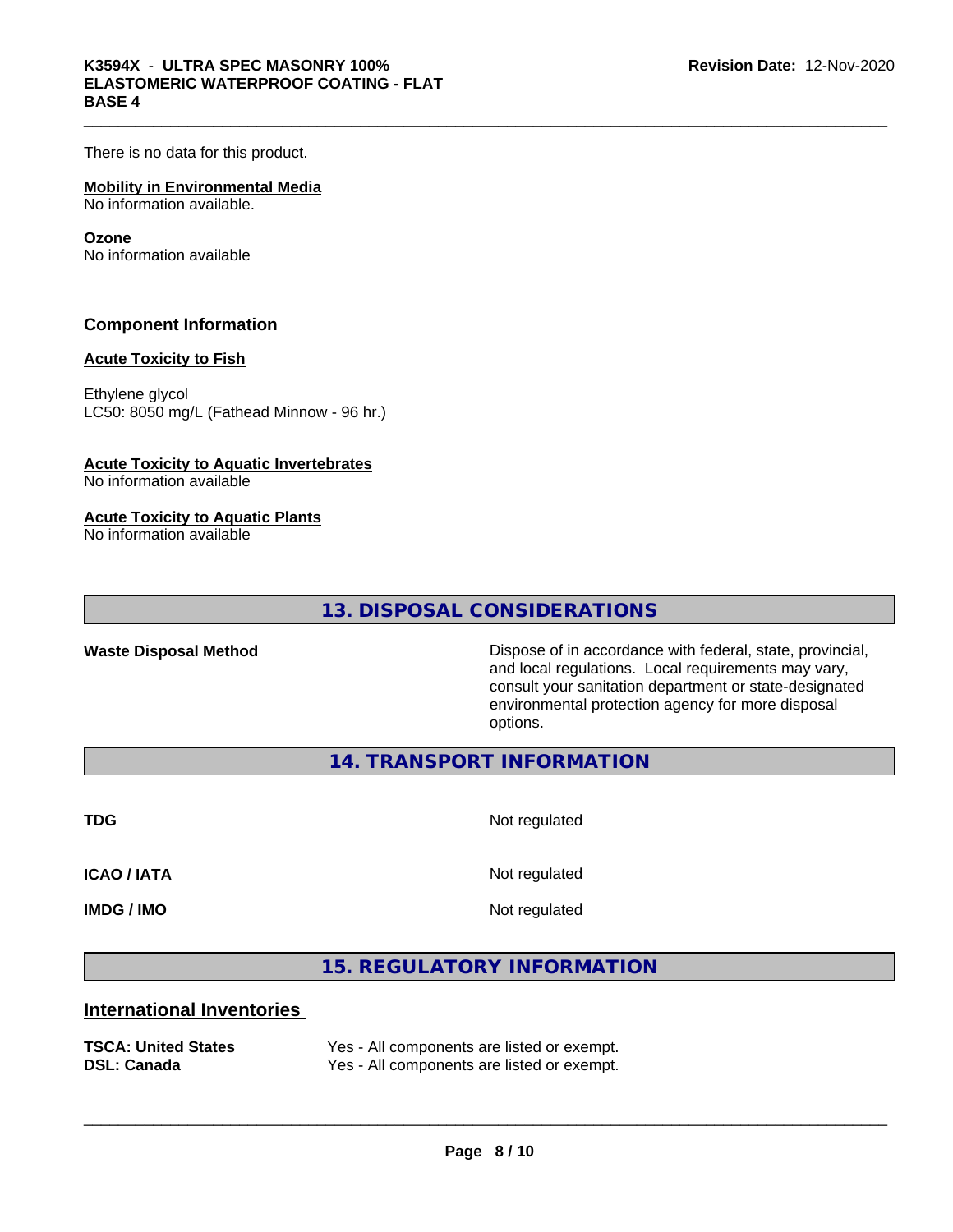## **National Pollutant Release Inventory (NPRI)**

#### **NPRI Parts 1- 4**

This product contains the following Parts 1-4 NPRI chemicals:

| <b>Chemical name</b> | CAS No         | Weight-% | <b>NPRI Parts 1-4</b> |
|----------------------|----------------|----------|-----------------------|
| Ethylene glycol      | $107 - 21 - 1$ | 5%       | _istec                |

#### **NPRI Part 5**

This product contains the following NPRI Part 5 Chemicals:

*None*

#### **WHMIS Regulatory Status**

This product has been classified in accordance with the hazard criteria of the Hazardous Products Regulations (HPR) and the SDS contains all the information required by the HPR.

| <b>16. OTHER INFORMATION</b> |                                                    |                                                                            |                      |                                                                                                                                                                                                                                                                                                |  |  |
|------------------------------|----------------------------------------------------|----------------------------------------------------------------------------|----------------------|------------------------------------------------------------------------------------------------------------------------------------------------------------------------------------------------------------------------------------------------------------------------------------------------|--|--|
| HMIS -                       | Health: $1^*$                                      | <b>Flammability: 0</b>                                                     | <b>Reactivity: 0</b> | $PPE: -$                                                                                                                                                                                                                                                                                       |  |  |
| <b>HMIS Legend</b>           |                                                    |                                                                            |                      |                                                                                                                                                                                                                                                                                                |  |  |
| 0 - Minimal Hazard           |                                                    |                                                                            |                      |                                                                                                                                                                                                                                                                                                |  |  |
| 1 - Slight Hazard            |                                                    |                                                                            |                      |                                                                                                                                                                                                                                                                                                |  |  |
| 2 - Moderate Hazard          |                                                    |                                                                            |                      |                                                                                                                                                                                                                                                                                                |  |  |
| 3 - Serious Hazard           |                                                    |                                                                            |                      |                                                                                                                                                                                                                                                                                                |  |  |
| 4 - Severe Hazard            |                                                    |                                                                            |                      |                                                                                                                                                                                                                                                                                                |  |  |
| * - Chronic Hazard           |                                                    |                                                                            |                      |                                                                                                                                                                                                                                                                                                |  |  |
|                              |                                                    | X - Consult your supervisor or S.O.P. for "Special" handling instructions. |                      |                                                                                                                                                                                                                                                                                                |  |  |
|                              | present under the actual normal conditions of use. |                                                                            |                      | Note: The PPE rating has intentionally been left blank. Choose appropriate PPE that will protect employees from the hazards the material will                                                                                                                                                  |  |  |
|                              |                                                    |                                                                            |                      | Caution: HMIS® ratings are based on a 0-4 rating scale, with 0 representing minimal hazards or risks, and 4 representing significant hazards or<br>risks. Although HMIS® ratings are not required on MSDSs under 29 CFR 1910.1200, the preparer, has chosen to provide them. HMIS® ratings are |  |  |

*risks. Although HMISÒ ratings are not required on MSDSs under 29 CFR 1910.1200, the preparer, has chosen to provide them. HMISÒ ratings are to be used only in conjunction with a fully implemented HMISÒ program by workers who have received appropriate HMISÒ training. HMISÒ is a registered trade and service mark of the NPCA. HMISÒ materials may be purchased exclusively from J. J. Keller (800) 327-6868.*

 **WARNING!** If you scrape, sand, or remove old paint, you may release lead dust. LEAD IS TOXIC. EXPOSURE TO LEAD DUST CAN CAUSE SERIOUS ILLNESS, SUCH AS BRAIN DAMAGE, ESPECIALLY IN CHILDREN. PREGNANT WOMEN SHOULD ALSO AVOID EXPOSURE.Wear a NIOSH approved respirator to control lead exposure. Clean up carefully with a HEPA vacuum and a wet mop. Before you start, find out how to protect yourself and your family by logging onto Health Canada at

http://www.hc-sc.gc.ca/ewh-semt/contaminants/lead-plomb/asked\_questions-questions\_posees-eng.php.

**Prepared By** Product Stewardship Department Benjamin Moore & Co. 101 Paragon Drive